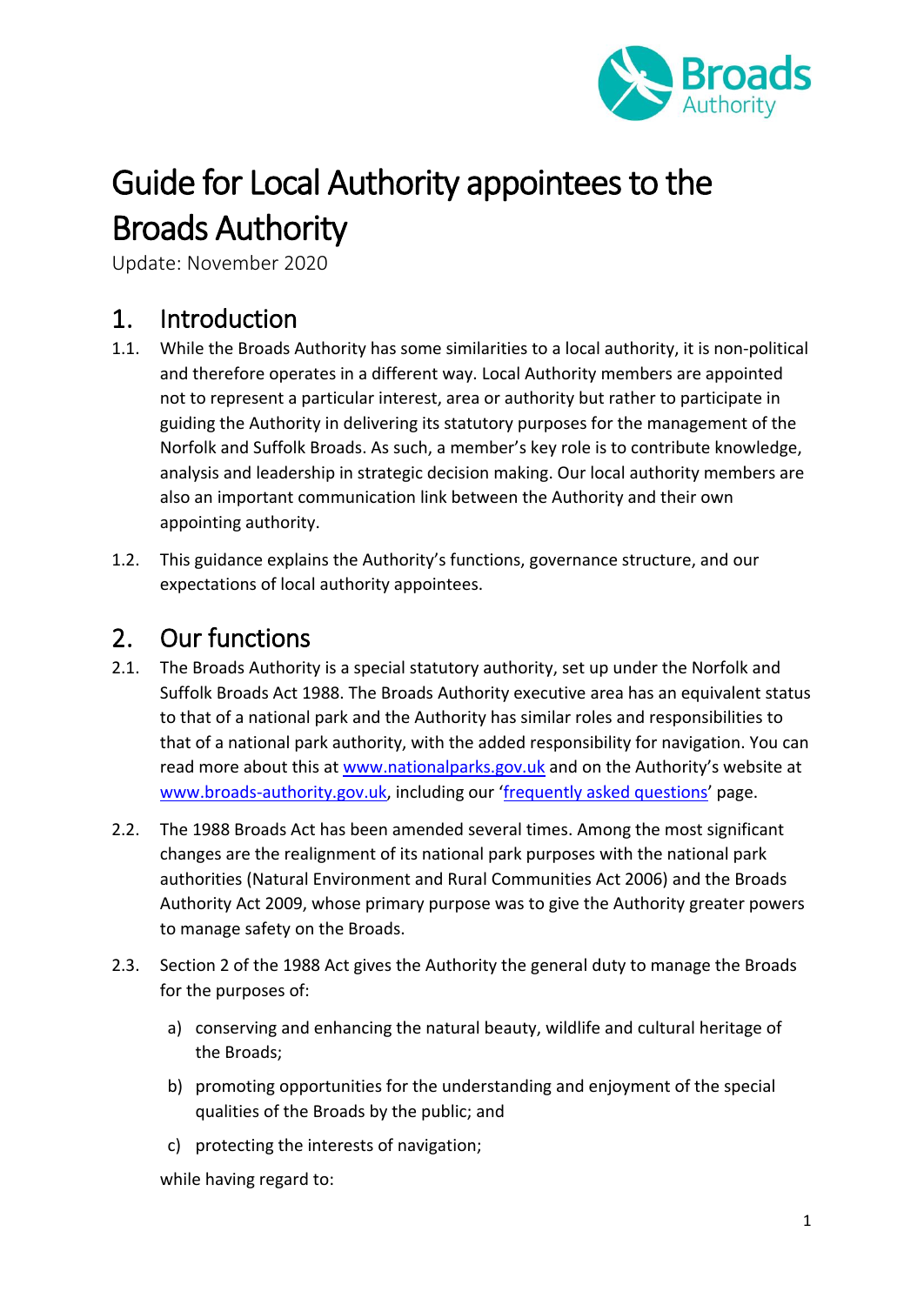- a) the national importance of the Broads as an area of natural beauty and one which affords opportunities for open-air recreation;
- b) the desirability of protecting the natural resources of the Broads from damage; and
- c) the needs of agriculture and forestry and the economic and social interests of those who live or work in the Broads.

Section 10 provides for more specific functions in relation to the navigation area namely that: (1) The Authority shall—

- (a) maintain the navigation area for the purposes of navigation to such standard as appears to it to be reasonably required; and
- (b) take such steps to improve and develop it as it thinks fit.
- 2.4. The Authority is also the statutory local planning authority for the Broads Authority executive area, and a competent harbour authority. It is a member of National Parks UK, the Association of Inland Navigation Authorities (AINA), and the worldwide Living Lakes network set up by the Global Nature Fund.

### 3. Committee structure and membership

- 3.1. Member appointments are to the board of the Broads Authority, which has 21 members. Nine members are appointed by the two county councils and six district councils whose boundaries fall within the Authority's executive area (Norfolk, Suffolk, Broadland, East Suffolk, Great Yarmouth, North Norfolk, Norwich City, South Norfolk). Ten members are appointed by the Secretary of State for the Environment, Food and Rural Affairs (Defra), and two members by the Authority from the co-opted members of the Navigation Committee.
- 3.2. There are six meetings a year of the full Authority, two of which may be used for member workshops or site visits. The Planning Committee meets every four weeks, and the Audit and Risk Committee three times a year. The Navigation Committee is a statutory consultative body on navigation issues, and meets five times a year. The Broads Local Access Forum, which meets four times a year, is a statutory advisory body to provide guidance to relevant authorities on improving public access to the countryside in the Broads executive area.
- 3.3. A committee structure chart is at Appendix 1.

### 4. Appointments to outside bodies

4.1. The Authority is invited by various bodies to appoint a member to represent the Authority's interests on that body. Appointments to outside bodies are generally determined at the Broads Authority's annual meeting. For more information, see [Guidance for appointees to outside bodies \(broads-authority.gov.uk\).](https://www.broads-authority.gov.uk/__data/assets/pdf_file/0025/380257/Guidance-for-appointees-to-outside-bodies-Nov-2020.pdf)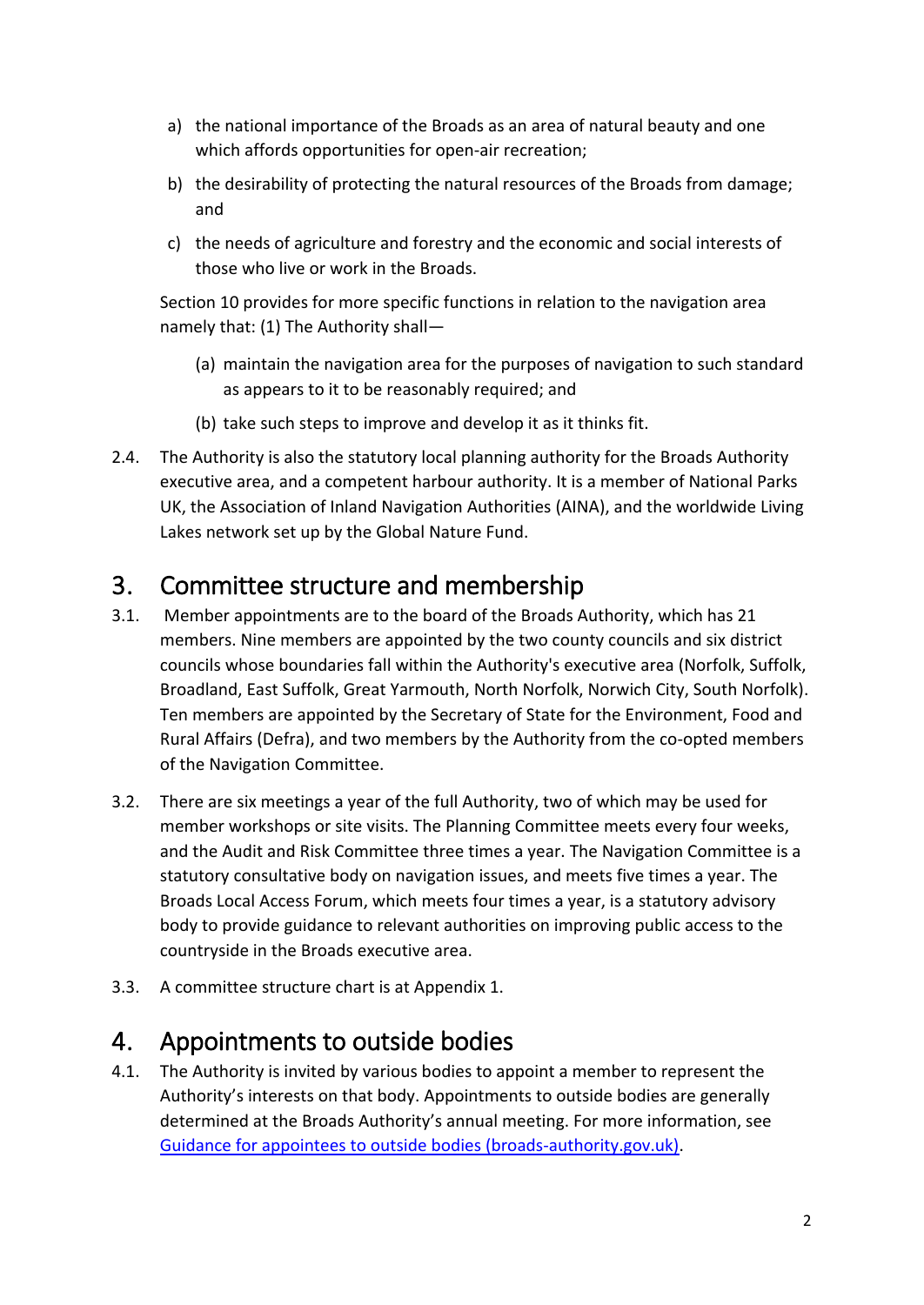# 5. Expectations of local authority appointees

- 5.1. The special qualities and commitments the Authority requires in local authority appointed members are:
	- An enthusiastic willingness to develop an understanding of the unique and global importance of the Broads and the many factors needed to create and maintain a National Park.
	- To be the conduit for the two-way flow of information, knowledge and understanding between districts, boroughs and parishes and the Authority.
	- To be an ambassador, acting as the public face of the Authority in a professional, non-political manner.
	- A willingness to participate in continuous development sessions, including mandatory training as appropriate (such as on development planning or the Port Marine Safety Code), and to take part in the members' annual review process.
	- An analytical, creative approach to problem solving, and the ability to challenge in a constructive manner and be prepared to be challenged.
	- To work and contribute as a team member, working towards common goals.
	- To bring your own experiences and knowledge to the strategic development of the Broads.
	- To adhere to the standards of conduct, accountability and openness of the Authority, and the protocol on member and officer relations.
- 5.2 In return, you will be an integral part of a team of members and officers caring for and developing this internationally important landscape for the enjoyment and benefit of current and future generations.
- 5.3 Allowances and reasonable expenses are available to appointed members.

# 6. Contact for more information

Write to: Governance team, Broads Authority, Yare House, 62-64 Thorpe Road, Norwich NR1 1RY

Email: [committees@broads-authority.gov.uk](mailto:committees@broads-authority.gov.uk)

Phone: 01603 610734